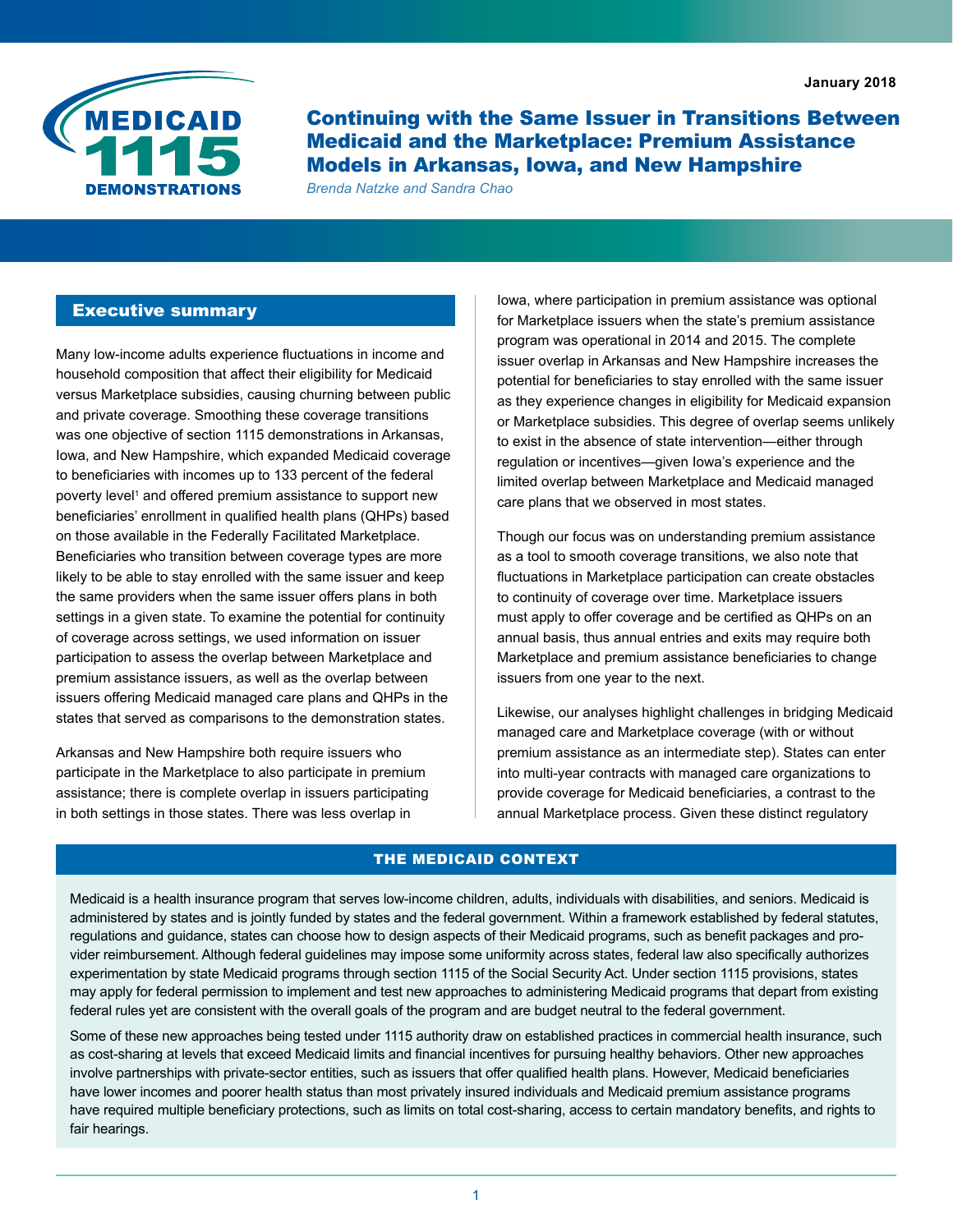environments, it is unsurprising that we found more changes from 2014 to 2017 among Marketplace issuers than among Medicaid managed care issuers in the states we examined. If states are interested in continuity of enrollment with the same issuer for Medicaid populations other than those enrolled in premium assistance, they might consider regulations or incentives to improve issuer overlap between the Marketplace and Medicaid managed care, and to improve the stability of Marketplace issuers.

### Introduction

Three states—Arkansas, Iowa, and New Hampshire—expanded Medicaid and used section 1115 demonstration authority to support new beneficiaries' enrollment in qualified health plans (QHPs) based on those available in the Federally Facilitated Marketplace.2 Premium assistance demonstrations allow states to pay the insurance premiums for non-disabled adults under age 65 with household incomes up to and including 133 percent of the federal poverty level (FPL). Beneficiaries eligible for these demonstrations are required to enroll in QHPs as long as they are not medically frail and can choose between two or more QHP issuers. Arkansas and Iowa implemented premium assistance demonstrations in January 2014, and New Hampshire began its premium assistance demonstration in January 2016.<sup>3</sup> Arkansas and New Hampshire continue to operate their demonstrations, whereas Iowa suspended its premium assistance program in December 2015.

States choose to implement premium assistance demonstrations in part because they believe enrolling adults in QHPs offers advantages over traditional Medicaid coverage. For example, if adults lose Medicaid eligibility and transition to the Marketplace, their coverage and provider relationships might be less disrupted if the same issuer offers plans in both settings (Rosenbaum and Sommers 2013). Smoother transitions could benefit the substantial proportion of low-income adults who experience changes in their health insurance coverage each year—recent studies of low-income adults in three states have estimated this proportion to be around 20 to 25 percent (Sommers et al. 2016; Maylone and Sommers 2017).

In this brief, part of an ongoing series designed to assess how states implemented their demonstrations, we first summarize the key features of the three premium assistance demonstrations. Focusing on the years 2014 - 2017, we then discuss (1) the degree of overlap between premium assistance and Marketplace issuers in the three demonstration states, and the degree of overlap between Medicaid managed care (MMC) and Marketplace issuers in both demonstration and comparison states; (2) changes in Marketplace issuer participation over time; and (3) changes in MMC issuer participation over time. Throughout, we discuss how issuer participation supports

the potential for continuity of coverage when beneficiaries switch between coverage sources, and whether regulations or incentives may be needed to encourage broader participation by issuers in different settings to support the goal of issuer and provider continuity.

To conduct these analyses, we compiled lists of issuers in the demonstration states that participated in premium assistance, along with lists of issuers in all demonstration and comparison states that offered coverage via MMC or the Marketplace. We included Kentucky, Indiana, Michigan, Nevada, New Mexico, North Dakota, Ohio, Oregon, Pennsylvania, Washington, and West Virginia as comparison states.<sup>4</sup> These states, which have served as comparisons for other aspects of the national section 1115 demonstration evaluation,<sup>5</sup> were similar to the demonstration states in two important respects: each expanded Medicaid to include adults with incomes up to 133 percent FPL in 2014 or 2015, and each had historically low income eligibility thresholds for adults before the expansion. We categorized comparison states by market size, and focused our assessment of issuer participation by comparing New Mexico, West Virginia, and North Dakota to New Hampshire (small markets), and by comparing Kentucky, Nevada, and Oregon to Arkansas and Iowa (medium markets).6

## How are states implementing premium assistance?

States with premium assistance demonstrations supporting enrollment in QHPs cover the premium payments to QHP issuers and cost-sharing for eligible adults. Beneficiaries access most of their care through provider networks maintained by the QHPs, and can also access mandatory "wraparound" benefits through Medicaid providers who are reimbursed on a fee-for-service basis (Bradley and Colby 2017). Premium assistance states offer the following wraparound benefits: non-emergency medical transportation (in Arkansas and New Hampshire), family planning services from out-of-network providers, and Early and Periodic Screening, Diagnostic, and Treatment services for 19- and 20-year-olds.

Arkansas. Arkansas implemented its premium assistance program in January 2014 under the Health Care Independence Program (Private Option) demonstration. The state extended its demonstration for the period spanning 2017 through 2021 under the name Arkansas Works. There were no significant changes to premium assistance with the implementation of Arkansas Works in 2017. Enrollment in Arkansas' premium assistance program is mandatory for expansion adults with incomes through 133 percent of the FPL with the exception of those who are medically frail, American Indians or Alaska Natives, or pregnant. All issuers who offer QHPs in the Marketplace offer plans that qualify for the premium assistance program, as required by the Arkansas Insurance Department.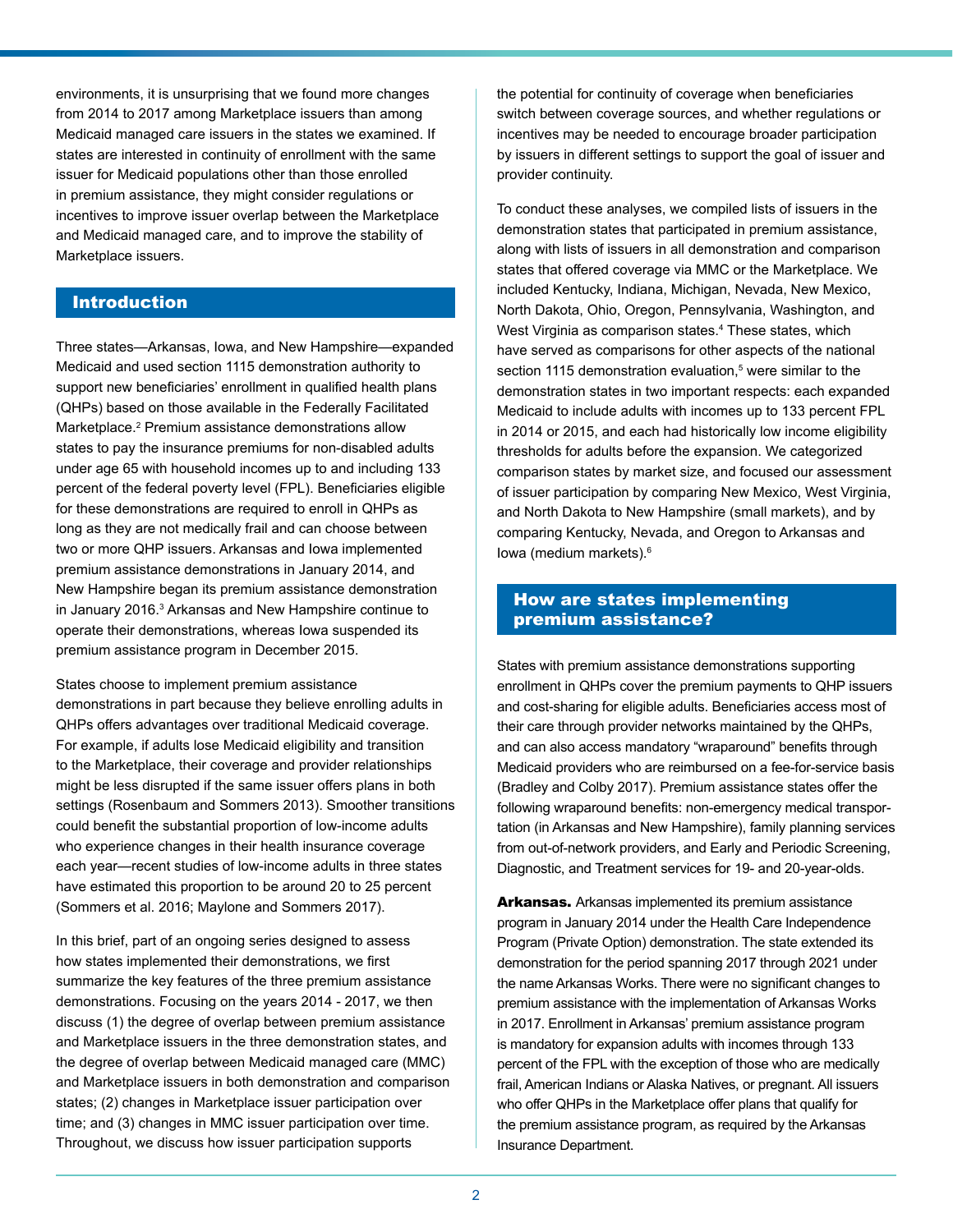**Iowa.** Iowa's premium assistance demonstration, Marketplace Choice, operated between January 2014 and December 2015. Enrollment in Marketplace Choice was mandatory for adults with incomes from above 100 percent of the FPL up to 133 percent, other than those who were medically frail, American Indians, or Alaska Natives. Those with access to cost-effective employer-sponsored insurance were not eligible. The Iowa Insurance Division allowed issuers to make their own decisions about whether to take on the risk of participating in premium assistance because regulators did not want the state to be liable for issuer insolvency (Bradley and Wagnerman 2017). Only two Marketplace issuers participated in premium assistance in the first year of the demonstration. One of these became insolvent in late 2014 and the other stopped accepting new Medicaid beneficiaries in 2015, effectively ending the premium assistance demonstration. The state received approval in January 2016 to modify eligibility for its other 1115 demonstration, the Iowa Wellness Plan, to include the population formerly enrolled in premium assistance.

New Hampshire. New Hampshire implemented its Premium Assistance Program as part of the New Hampshire Health Protection Program demonstration, with coverage in QHPs beginning in January 2016. Enrollment in the Premium Assistance Program is mandatory for adults with incomes through 133 percent of the FPL, except for those who are medically frail. American Indians, Alaska Natives, and pregnant women can opt out of premium assistance and into traditional Medicaid coverage. The state planned to exclude individuals with access to cost-effective employer-sponsored insurance from the demonstration, but did not implement this exclusion because so few eligible adults had offers of such insurance. All issuers that offer QHPs in the Marketplace offer plans that qualify for the Premium Assistance Program, as required by the New Hampshire Insurance department.

## How much overlap exists between Medicaid and Marketplace issuers?

#### Premium assistance issuers and Marketplace

issuers. Arkansas and New Hampshire have complete overlap between Medicaid premium assistance and Marketplace issuers, whereas Iowa had less overlap. As noted, the Arkansas and New Hampshire insurance departments require issuers that offer QHPs in the Marketplace to also offer plans that qualify

for the premium assistance program. As a result, beneficiaries who cycle between premium assistance and Marketplace plans have a higher likelihood of staying with the same issuer in those states. Iowa did not have this requirement; only two of its four Marketplace issuers in 2014 and one of its three Marketplace issuers in 2015 offered both Marketplace and premium assistance plans (Table 1). The fact that several of Iowa's Marketplace issuers opted out of participating in premium assistance suggests that high overlap, which supports greater continuity of enrollment with an issuer, may only be achievable through active state intervention—either through regulation or incentives. Determining whether participation requirements are necessary may depend on the size of the state and Marketplace participation trends.

MMC issuers and Marketplace issuers. None of the states we examined require Marketplace issuers to also offer MMC plans, or vice versa. New Hampshire did not have any issuers offering plans in both the Marketplace and MMC settings. One issuer in Iowa offered both Marketplace and MMC plans in 2016 when Iowa transitioned all demonstration enrollees into Medicaid managed care; however, the issuer dropped out in 2017 (Table 1). Arkansas does not contract with managed care plans for its Medicaid program. Two of the three small-market comparison states had no or very little overlap in issuers. In the third small-market comparison state, three out of six issuers offering either MMC or Marketplace plans participated in both markets from 2015 to 2016, and two out of six participated in both markets in 2017. Among medium-market comparison states, between one and four issuers participated in both settings, representing 5 to 44 percent of all Marketplace and MMC issuers, depending on the state.

We note that overlap between Marketplace and MMC issuers was consistently higher in Michigan than in any other state we considered (39 to 67 percent across 2014 to 2017), and Michigan had no requirements in place that would predict this outcome. Relatively high existing overlap suggests a strong potential foundation for the premium assistance program that Michigan is adding to its section 1115 demonstration in 2018. If issuers currently participating in MMC and the Marketplace also decide to participate in Medicaid premium assistance, many beneficiaries could have continuity of enrollment with the same issuer across all three plan types—MMC plans, premium assistance, and subsidized Marketplace coverage.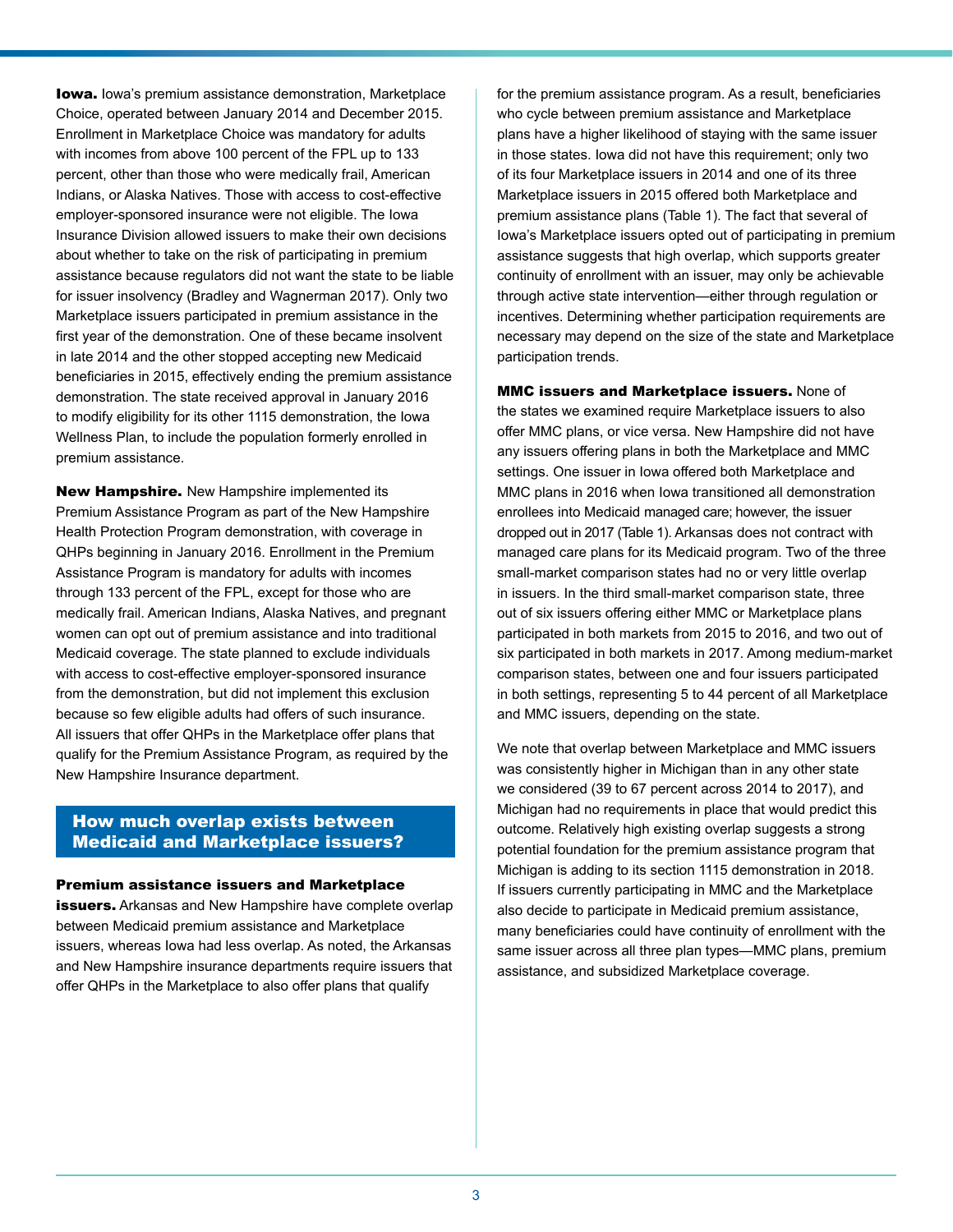#### Table 1. Number of overlapping issuers and percentage of overlapping issuers out of all participating issuers, by state, 2014–2017

| <b>States</b>                                             | 2014<br>N (%) | 2015<br>N (%) | 2016<br>N(% ) | 2017<br>N(% ) |
|-----------------------------------------------------------|---------------|---------------|---------------|---------------|
| Small markets (<150K potential Marketplace enrollees)     |               |               |               |               |
| <b>Demonstration states</b>                               |               |               |               |               |
| New Hampshire                                             |               |               |               |               |
| Premium assistance and Marketplace issuers                | n.a.          | n.a.          | 5(100)        | 4(100)        |
| MMC and Marketplace issuers                               | 0(0)          | 0(0)          | 0(0)          | 0(0)          |
| <b>Comparison states (MMC and Marketplace issuers)</b>    |               |               |               |               |
| New Mexico                                                | 1(20)         | 3(50)         | 3(50)         | 2(33)         |
| North Dakota                                              | 1(33)         | 1(33)         | 1(33)         | 1(33)         |
| West Virginia                                             | 0(0)          | 0(0)          | 0(0)          | 0(0)          |
| Medium markets (200-300K potential Marketplace enrollees) |               |               |               |               |
| <b>Demonstration states</b>                               |               |               |               |               |
| Arkansas                                                  |               |               |               |               |
| Premium assistance and Marketplace issuers                | 3(100)        | 4(100)        | 5(100)        | 4(100)        |
| MMC and Marketplace issuers                               | n.a.          | n.a.          | n.a.          | n.a.          |
| lowa                                                      |               |               |               |               |
| Premium assistance and Marketplace issuers                | 2(50)         | 1(33)         | n.a.          | n.a.          |
| MMC and Marketplace issuers                               | 0(0)          | 0(0)          | 1(14)         | 0(0)          |
| <b>Comparison states (MMC and Marketplace issuers)</b>    |               |               |               |               |
| Kentucky                                                  | 2(33)         | 3(43)         | 4(44)         | 2(33)         |
| Nevada                                                    | 1(20)         | 1(17)         | 1(20)         | 1(20)         |
| Oregon                                                    | 2(8)          | 2(8)          | 2(9)          | 1(5)          |
| Large markets (>450K potential Marketplace enrollees)     |               |               |               |               |
| <b>Comparison states (MMC and Marketplace issuers)</b>    |               |               |               |               |
| Indiana                                                   | 3(30)         | 3(12)         | 3(12)         | 3(21)         |
| Michigan                                                  | 7(39)         | 10(56)        | 10(67)        | 7(50)         |
| Ohio                                                      | 4(29)         | 5(31)         | 6(38)         | 4(31)         |
| Pennsylvania                                              | 5(19)         | 5(12)         | 4(11)         | 2(13)         |
| Washington                                                | 3(21)         | 4(33)         | 4(33)         | 3(27)         |

Source: Mathematica analysis of Centers for Medicare & Medicaid Services (CMS) Center for Consumer Information & Insurance Oversight Service Area Public Use Files, 2014–2017; 2014 and 2015 CMS Medicaid Managed Care Enrollment and Program Characteristics; 2016–2017 National Committee for Quality Assurance Medicaid Health Insurance Plan Rating; 2014–2017 Oregon Health System Transformation CCO Performance Metrics Reports; Iowa 1115 Demonstration Waiver Marketplace Choice quarterly monitoring reports; and Kaiser Family Foundation's "2016 Medicaid MCOs and Their Parent Firms." For the states that did not use healthcare.gov for their Marketplace, issuer information was gathered from state exchange websites, press releases, and reports as of May 3, 2017.

**Notes:** For the premium assistance and Marketplace overlap percentages, we use the total number of unique Marketplace and premium assistance issuers as the denominator. For the MMC and Marketplace overlap percentages, we use the total number of unique Marketplace and MMC issuers as the denominator. Among states included in our analysis, the number of unique issuers ranges from 4 to 7 in states with small markets; 5 to 25 in states with medium markets; and 10 to 37 in states with large markets. Issuers must offer plan(s) for the entire year to be included as a participating issuer for that year.

Market sizes were categorized according to the number of potential 2015 Marketplace enrollees for each state, as reported by the Kaiser Family Foundation (2016).

The CMS PUF files did not include information on whether certain issuers in North Dakota only offered off-exchange stand-alone dental plans. We used information from the Kaiser Family Foundation (2017) to confirm the number of issuers offering health plans on the Marketplace, excluding those not identified by Kaiser to ensure consistent exclusion of stand-alone dental plans across states.

The managed care organizations counted for Oregon are coordinated care organizations.

Arkansas does not have MMC. Iowa's premium assistance program, Marketplace Choice, closed on December 31, 2015. New Hampshire's premium assistance program did not begin until 2016.

MMC = Medicaid managed care; n.a. = not applicable.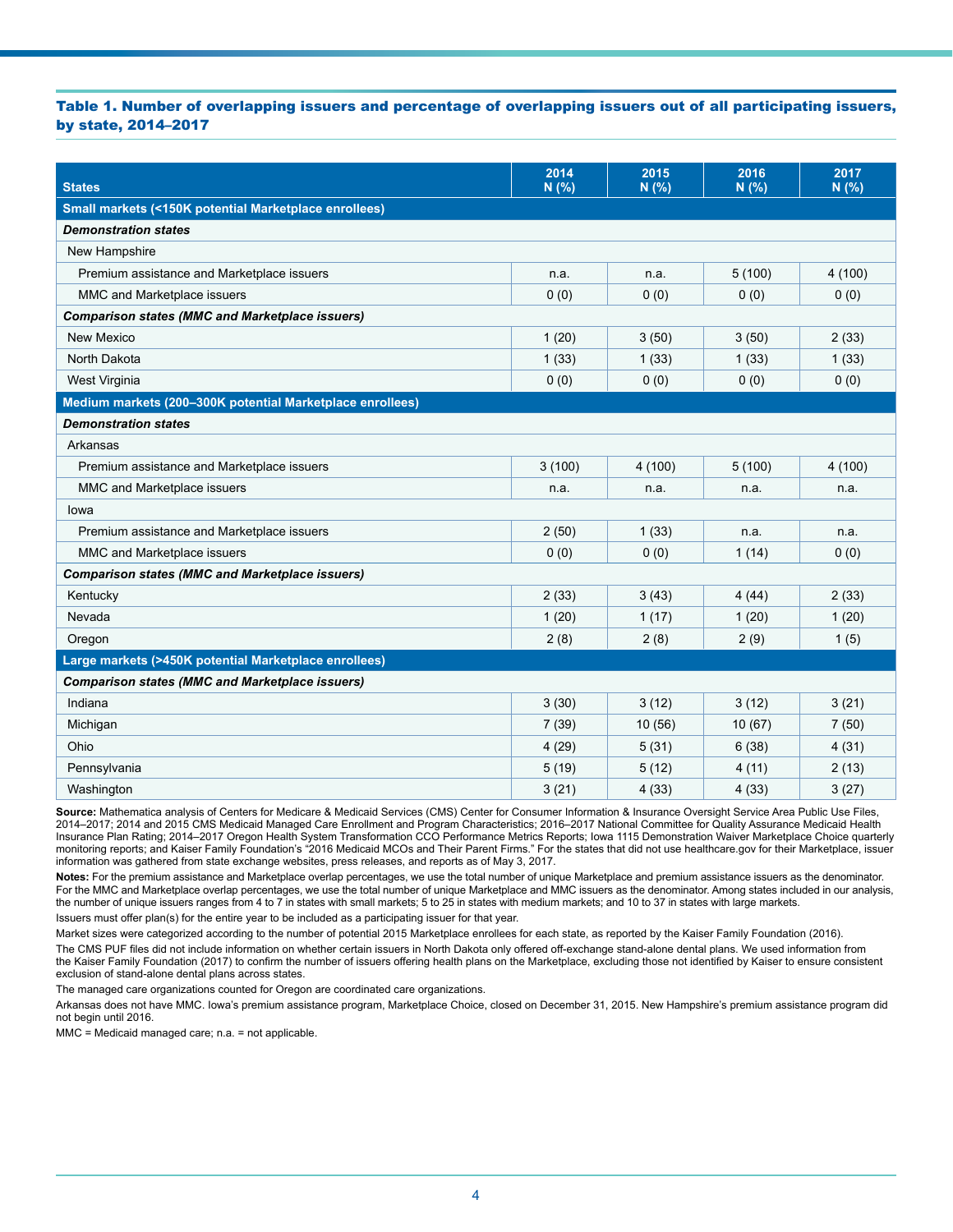## How did the number and composition of Marketplace issuers change over time?

The aggregate issuer overlap statistics we present in Table 1 mask changes in individual issuer participation in the Marketplace that can affect whether premium assistance beneficiaries remain enrolled with the same issuer from one year to the next, even if they do not experience eligibility changes. For this reason, we also examine changes in individual issuer participation in the Marketplace over time (Figure 1). The three demonstration states had distinct patterns. Iowa's Marketplace has been the most volatile. Three to five issuers participated each year, but only one of the four initial issuers in 2014 continued to participate by 2017. New Hampshire's Marketplace only had one issuer in 2014 and added four more in 2015—all but one of which continued to offer plans in 2016 when the premium assistance demonstration began. An additional issuer that joined New Hampshire's Marketplace in 2015 withdrew in 2017. Arkansas's Marketplace included three issuers at the time its premium assistance

demonstration began in 2014, and had a net increase of one issuer in 2015 and one in 2016. The issuer that joined in 2016 did not offer plans in 2017.

Because all Marketplace issuers are required to offer premium assistance plans to Medicaid beneficiaries in Arkansas and New Hampshire, changes in issuers' Marketplace participation over time could affect demonstration beneficiaries in ways that could be positive, negative, or neutral. For example, more issuers in the Marketplace could mean more plan choices for premium assistance enrollees. In contrast, when issuers leave the Marketplace, premium assistance enrollees may need to change their plans and providers. However, if the issuers that remain in the Marketplace over time cover the majority of enrollees, the effects of Marketplace changes will be limited for most enrollees. For example, in New Hampshire, Ambetter's continued participation is consequential, as it accounts for nearly half of all premium assistance enrollees. In contrast, Community Health Options enrolled less than 6 percent of premium assistance beneficiaries, and its withdrawal would therefore have more limited impacts (NH Department of Health and Human Services Medicaid Services 2016a, 2016b, 2017).



#### Figure 1. Changes in Marketplace issuers in demonstration states, 2014–2017

**Source:** Mathematica analysis of CMS Center for Consumer Information & Insurance Oversight Service Area public use files, 2014–2017.

**Notes:** Issuers must offer plan(s) for the entire year to be included as a participating issuer for that year.

Market sizes were categorized according to the number of potential 2015 Marketplace enrollees for each state, as reported by the Kaiser Family Foundation (KFF 2016).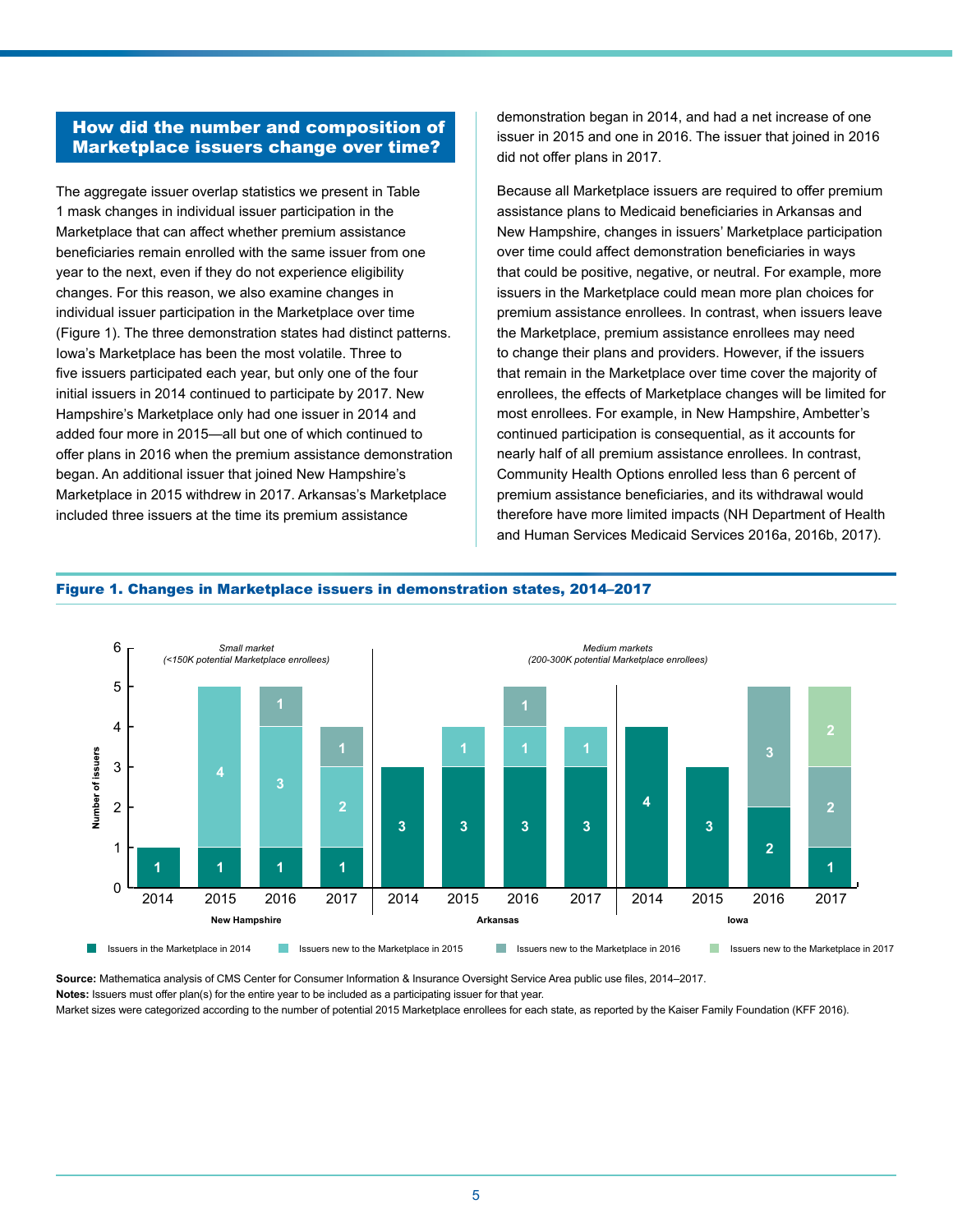



**Source:** Mathematica analysis of CMS Center for Consumer Information & Insurance Oversight Service Area public use files, 2014–2017. For the states that did not use healthcare.gov for their Marketplace, issuer information was gathered from state exchange websites, press releases, and reports as of May 3, 2017. **Notes:** Issuers must offer plan(s) for the entire year to be included as a participating issuer for that year.

The CMS PUF files did not include information on whether certain issuers in North Dakota only offered off-exchange stand-alone dental plans. We used information from Kaiser Family Foundation (2017) to confirm the number of issuers offering health plans on the Marketplace, excluding those not identified by Kaiser to ensure consistent exclusion of stand-alone dental plans across states.

Market sizes were categorized according to the number of potential 2015 Marketplace enrollees for each state, as reported by the Kaiser Family Foundation (2016).

Comparison states experienced some fluctuations in Marketplace issuers between 2014 and 2017, but the majority of issuers continued to participate throughout this period in most states. Figure 2 presents issuer participation data for smalland medium-market states because they are most directly comparable to demonstration states. Fluctuations were largest in Kentucky and Oregon.

## How did the number and composition of MMC issuers change over time?

Two demonstration states—Iowa and New Hampshire—had three or fewer MMC issuers in each year of the analysis period. The number of MMC issuers in Iowa increased from one in 2014 and 2015 to three in 2016, with turnover in 2016 as Iowa shifted from fee-for-service Medicaid to the IA Health Link managed care program on April 1, 2016, awarding contracts to three issuers to administer the program until 2019 (Iowa Department of Human Services 2017). In early 2016, Iowa moved remaining premium assistance beneficiaries to the Iowa Wellness Plan, and subsequently transitioned its entire Medicaid program to managed care in April 2016. New Hampshire's MMC market experienced fewer changes in participation. It included three issuers in 2014; one issuer left in 2015 but the two remaining issuers continued to offer MMC plans from 2015 to 2017 (Figure 3). Arkansas does not contract with managed care plans for its Medicaid program.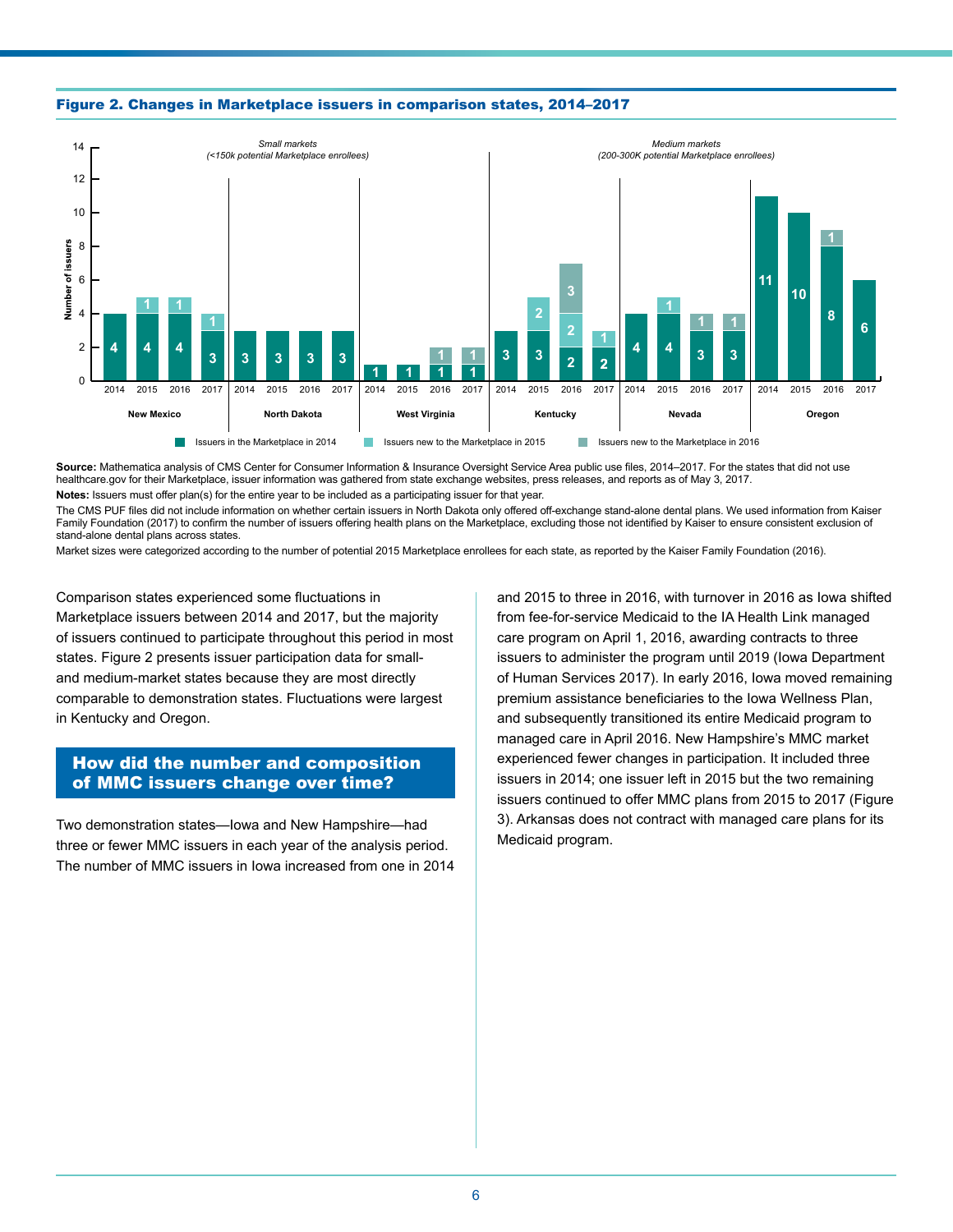

#### Figure 3. Changes in Medicaid managed care issuers in demonstration states, 2014–2017

Source: Mathematica analysis of 2014 and 2015 CMS Medicaid Managed Care Enrollment and Program Characteristics; 2016–2017 National Committee for Quality Assurance Medicaid Health Insurance Plan Rating; and Kaiser Family Foundation's "2016 Medicaid MCOs and their Parent Firms."

**Notes:** Issuers must offer plan(s) for the entire year to be included as a participating issuer for that year.

Sources used for 2014–2015 and 2016–2017 are based on different information. The 2014–2015 data are based on information provided by state officials and the 2016–2017 data are based on issuer reports.

Market sizes were categorized according to the number of potential 2015 Marketplace enrollees for each state, as reported by the Kaiser Family Foundation (2016). Arkansas does not contract with managed care plans for its Medicaid program.

As expected, MMC issuer participation remained relatively stable among most of the comparison states. States often select MMC plans through competitive bidding and establish multi-year contracts (Bailit Health Purchasing 2017). In contrast, Marketplace issuers must recertify QHPs annually in order to

offer them in the next plan year (CMS 2015). As a result, there is generally less change in MMC issuer participation than among Marketplace issuers. From 2014 to 2017, the comparison states either experienced few or no changes in the number of MMC issuers (Figure 4).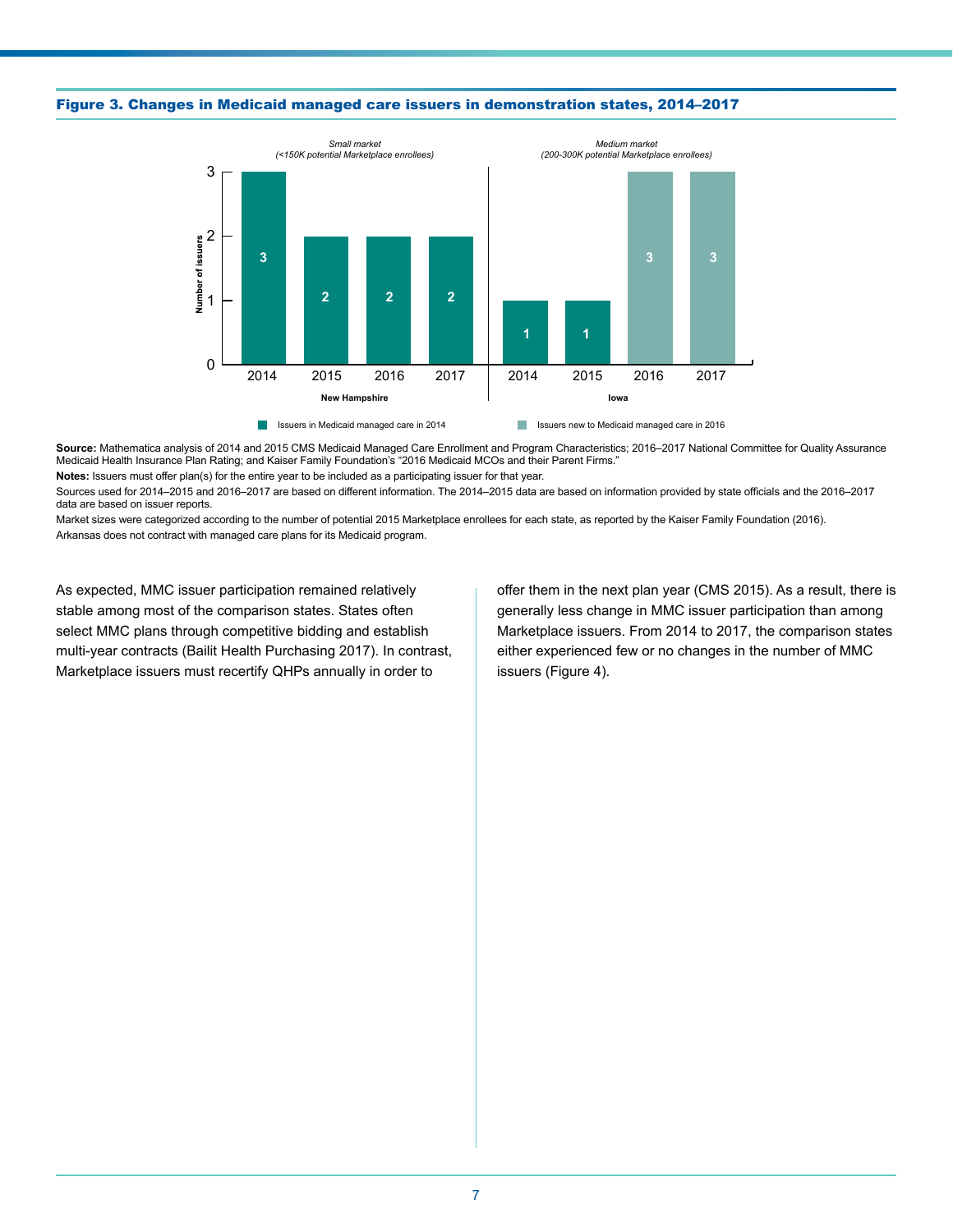



**Source:** Mathematica analysis of 2014 and 2015 CMS Medicaid Managed Care Enrollment and Program Characteristics; 2016–2017 National Committee for Quality Assurance Medicaid Health Insurance Plan Rating; 2014, 2015, and 2016 Oregon Health System Transformation CCO Performance Metrics Reports; CCO Oregon's "Resources: Coordinated Care Organization"; and Kaiser Family Foundation's "2016 Medicaid MCOs and their Parent Firms."

**Notes:** Issuers must offer plan(s) for the entire year to be included as a participating issuer for that year.

Sources used for 2014–2015 and 2016–2017 are based on different information. The 2014–2015 data are based on information provided by state officials and the 2016–2017 data are based on issuer reports.

The managed care organizations counted for Oregon are coordinated care organizations (CCOs). We used Oregon Health System Transformation CCO Performance Metrics Reports to calculate the number of issuers In Oregon because sources used for other states did not include all participating CCOs. Market sizes were categorized according to the number of potential 2015 Marketplace enrollees for each state, as reported by the Kaiser Family Foundation (2016).

### Limitations

We did not systematically examine issuers by market share, so overlap among multiple small issuers may affect fewer enrollees than overlap for one large issuer. Certain issuers participating in both Marketplace and MMC settings have large shares of the individual insurance market. For example, Kentucky had 33 percent overlap among issuers in 2014, reflecting the fact that two issuers offered both Marketplace and MMC plans out of six unique issuers participating in the Marketplace and Medicaid managed care. One of these issuers was Anthem, which covered 51 percent of the individual market in 2014 (Kaiser Family Foundation n.d.). To the extent that individual market share is representative of an issuer's share of other markets, large issuers may cover a high proportion of both the MMC and Marketplace populations in each state.

In addition, some issuers offer plans only in certain parts of a state, and we did not examine issuer participation in geographic areas smaller than the state. Thus, even in states with significant issuer overlap, residents in certain areas may not have the option of staying enrolled with the same issuer. For example, Arkansas's state-based interim evaluation reports differences in the number of issuers by region. Differences by region in the number of issuers offering coverage diminished over the

demonstration period as more issuers began to offer coverage. In 2014, only three out of seven market regions in Arkansas had more than two participating issuers. By 2016, all seven market regions had at least five issuers offering coverage (Arkansas Center for Health Improvement 2016).

Finally, we used a variety of sources to identify issuers because no single source contained the information we needed for every year in the study. We also found differences between sources. For example, the CMS Medicaid Managed Care Enrollment and Program Characteristics source included a more comprehensive list of MMC issuers for 2014 and 2015 than the National Committee for Quality Assurance (NCQA) source did. Because the CMS data are not available for 2016 and 2017, the number of issuers we list for each state in 2016 and 2017 may not reflect all participating issuers. We attempted to minimize this limitation in the 2016 data by comparing the list of NCQA issuers with a list generated by Kaiser Family Foundation for 2016 only. We also compared the information from the CMS Center for Consumer Information & Insurance Oversight Service Area Public Use Files: 2014–2017 with a Kaiser Family Foundation report (2017) and found that the number of Marketplace issuers differed for some states. The CMS data generally include more issuers than the number reported by Kaiser Family Foundation, which are based on state insurance filings.<sup>7</sup>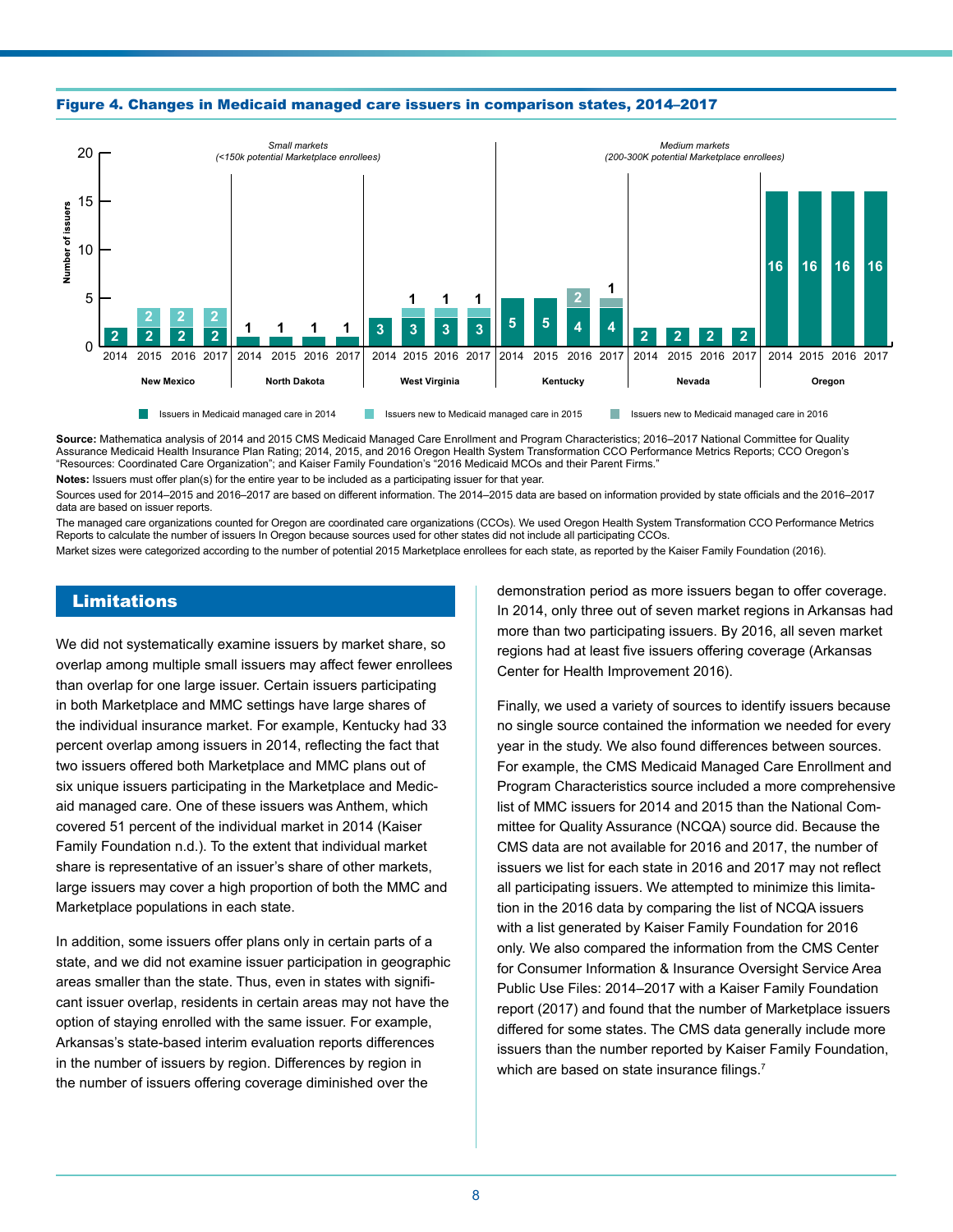## **Discussion**

This issue brief provides early evidence on the potential of premium assistance demonstrations to smooth coverage transitions when Medicaid beneficiaries experience eligibility changes. Demonstration states that require Marketplace issuers to also offer QHPs to the premium assistance population have complete overlap in participating issuers, increasing the potential for continued enrollment with the same issuer over time. Iowa, where participation in the premium assistance program was optional for Marketplace issuers, had much less overlap. This suggests that other states interested in pursuing Marketplace-focused premium assistance may want to consider how requirements or incentives that promote issuer participation in both settings would impact their program.

We note that even if beneficiaries maintain coverage with the same issuer when experiencing eligibility changes, their ability to maintain continuous relationships with the same provider depends on whether the plans offered to Marketplace and Medicaid beneficiaries have comparable provider networks (McQueen 2013). If the plans offered by issuers in each setting differ in their provider networks, a high degree of issuer overlap will not necessarily translate into continuity in provider relationships as beneficiaries change coverage sources.

Though our primary focus was on understanding premium assistance as a tool to smooth coverage transitions, this issue brief also highlights challenges introduced by fluctuations in Marketplace participation. Although issuer overlap within each state in a given year may promote continuity for beneficiaries who experience changes in eligibility during the year, Marketplace entries and exits require beneficiaries to change plans from one year to the next. These transitions could be by choice as new options arise, or by requirement if beneficiaries' current plans exit the Marketplace.

Likewise, if states have a high degree of change in Marketplace issuer participation in each year, we would expect the overlap

#### ABOUT THE MEDICAID SECTION 1115 EVALUATION

In 2014, the Center for Medicaid and CHIP Services within the Centers for Medicare & Medicaid Services (CMS) contracted with Mathematica Policy Research, Truven Health Analytics, and the Center for Health Care Strategies to conduct an independent national evaluation of the implementation and outcomes of Medicaid Section 1115 demonstrations. The purpose of this cross-state evaluation is to help policymakers at the state and federal levels understand the extent to which innovations further the goals of the Medicaid program, as well as to inform CMS decisions regarding future Section 1115 demonstration approvals, renewals, and amendments.

The evaluation focuses on four categories of demonstrations: (1) delivery system reform incentive payment (DSRIP) programs, (2) premium assistance, (3) beneficiary engagement and premiums, and (4) managed long-term services and supports (MLTSS). This issue brief is one in a series of short reports based on semiannual tracking and analyses of demonstration implementation and progress. The reports will inform an interim outcomes evaluation in 2017 and a final evaluation report in 2019.

between Marketplace and MMC issuers to fluctuate. If states are interested in continuity of issuer enrollment for Medicaid populations other than those enrolled in premium assistance, they might consider whether requirements or incentives would improve overlap between the Marketplace and MMC. For example, states might consider whether overlap would increase if state departments of insurance encourage Marketplace issuers to either have an existing contract as an MMC organization or to bid for a contract during the state's next procurement cycle. We note that there is substantial overlap between Marketplace and MMC in Michigan without explicit requirements, so it may also be possible to achieve overlap through other mechanisms, depending on issuer participation trends and local market forces.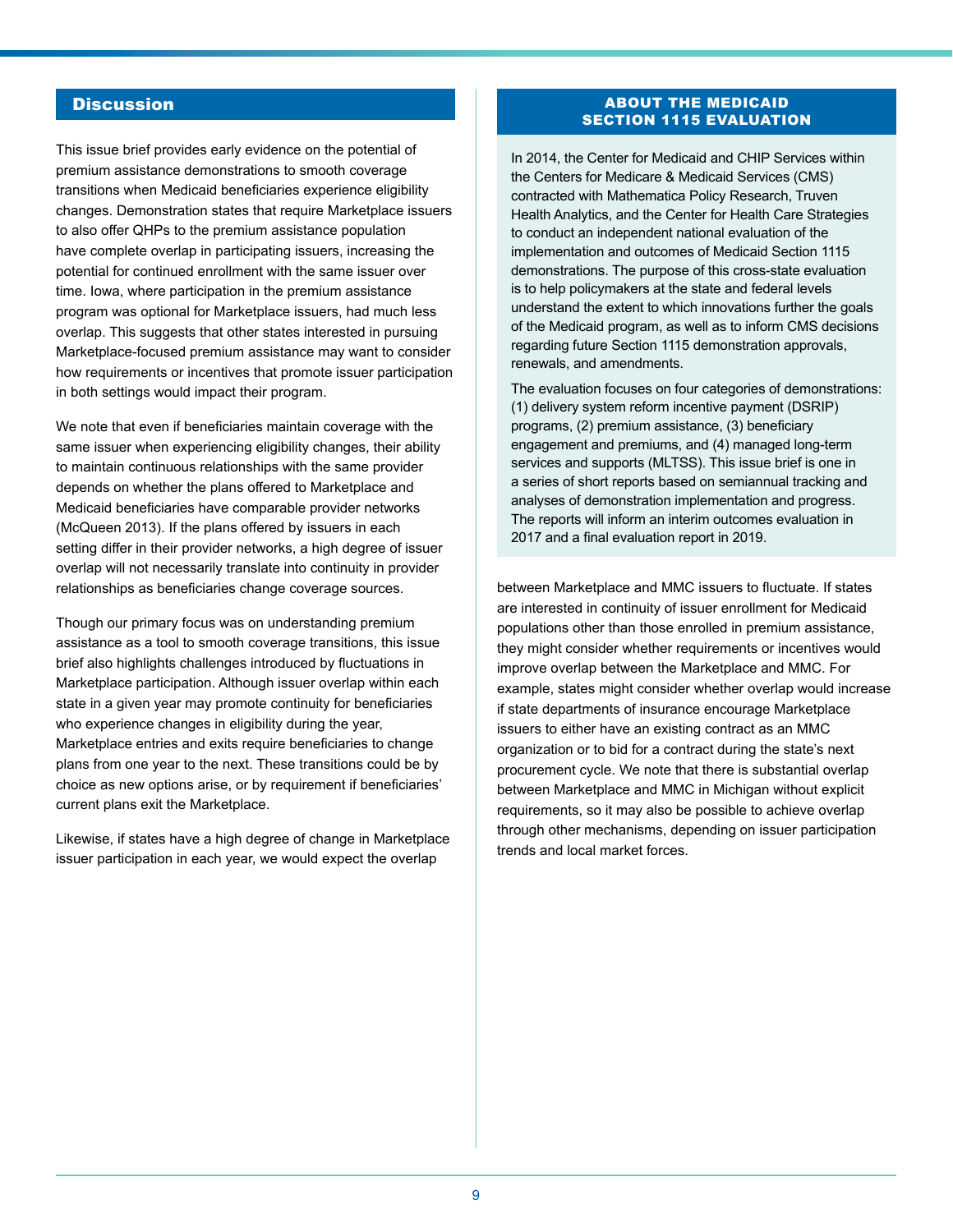## METHODS AND DATA SOURCES

Descriptive information about Section 1115 demonstrations and lists of issuers that offered premium assistance plans are based on Mathematica's analysis of documents pertaining to the demonstration for Arkansas, Iowa, and New Hampshire, as listed below.

- Arkansas Special Terms and Conditions, Approval Period: September 27, 2013–December 31, 2016; as amended January 1, 2015. Section 1115 demonstration monitoring reports: 2014 Q1–Q4; 2015 Q1–Q4; 2016 Q1–Q3; 2014 and 2016 annual report. Memorandum of Understanding between the State of Arkansas and Arkansas Blue Cross Blue Shield ("Issuer"), April 22, 2015. Memorandum of Understanding Between Arkansas Department of Human Services and the Arkansas Insurance Department, January 15, 2014.
- Iowa Marketplace Choice Plan Special Terms and Conditions, Approval Period: January 1, 2014–December 31, 2016; as amended July 31, 2015. Section 1115 demonstration monitoring reports: 2014 Q1–Q4; 2015 Q1–Q4; 2016 Q1–Q2; 2014 annual report. Memorandum of Understanding Between Iowa Department of Human Services and Coventry Health Care of Iowa, February 28, 2014.
- Iowa 1115 Demonstration Waiver Marketplace Choice quarterly monitoring reports.
- New Hampshire Special Terms and Conditions, Approval Period: March 4, 2015–December 31, 2018. Section 1115 demonstration monitoring reports: 2016 Q1–Q3; 2016 annual report. Memorandum of Understanding between the State of New Hampshire and "Issuer," October 12, 2015.

Lists of Marketplace issuers from 2014 to 2017 for demonstration and comparison states with a Federally Facilitated Marketplace were compiled from the following sources:

- CMS Center for Consumer Information & Insurance Oversight Service Area Public Use Files: 2014–2017.
- CMS Plan Finder Data: 2014 Quarter 3; 2016 Quarter 2.

Lists of Marketplace issuers for states with a state-based Marketplace were compiled from enrollment reports, exchange websites, a report to a state legislative committee, and a health insurance exchange directory, as noted below:

- Kentucky: State-Level Field Network Study of the Implementation of the Affordable Care Act, 2014; Kentucky Health Benefit Exchange website; Kaiser Family Foundation's Number of Issuers Participating in the Individual Health Insurance Marketplaces: 2014–2017.
- Nevada: Atlantic Information Services, Inc., Average 2014 Individual Premium Rates Per Tier, Per State, for Health Plans Participating in Public Exchanges; Commonwealth Fund Insurer Participation in State-Based Marketplaces in 2016: A Closer Look.
- Oregon: Oregon Health Insurance Marketplace: Report to the Joint Interim Committee on Ways and Means and Interim Senate and House Committees on Health Care, 2015; Commonwealth Fund Insurer Participation in State-Based Marketplaces in 2016: A Closer Look.
- Washington: Washington Health Benefit Exchange Health Coverage Enrollment Reports: October 2014, September 2015, open enrollment; Washington State Health Insurance Market Analysis; Kaiser Family Foundation Number of Issuers Participating in the Individual Health Insurance Marketplaces: 2014–2017.

Lists of Medicaid issuers were compiled using the sources listed below.

- CMS Medicaid Managed Care Enrollment and Program Characteristics: 2014 and 2015
- National Committee for Quality Assurance List of Health Insurance Plan Ratings for Medicaid: 2016–2017
- Kaiser Family Foundation's list of 2016 Medicaid Managed Care Organizations and their Parent Firms
- Oregon Health System Transformation CCO Performance Metrics Reports: 2014–2016
- CCO Oregon. "Resources: Coordinated Care Organizations". Available at [https://www.ccooregon.org/resources/ccos/.](https://www.ccooregon.org/resources/ccos/) Accessed January 9, 2018.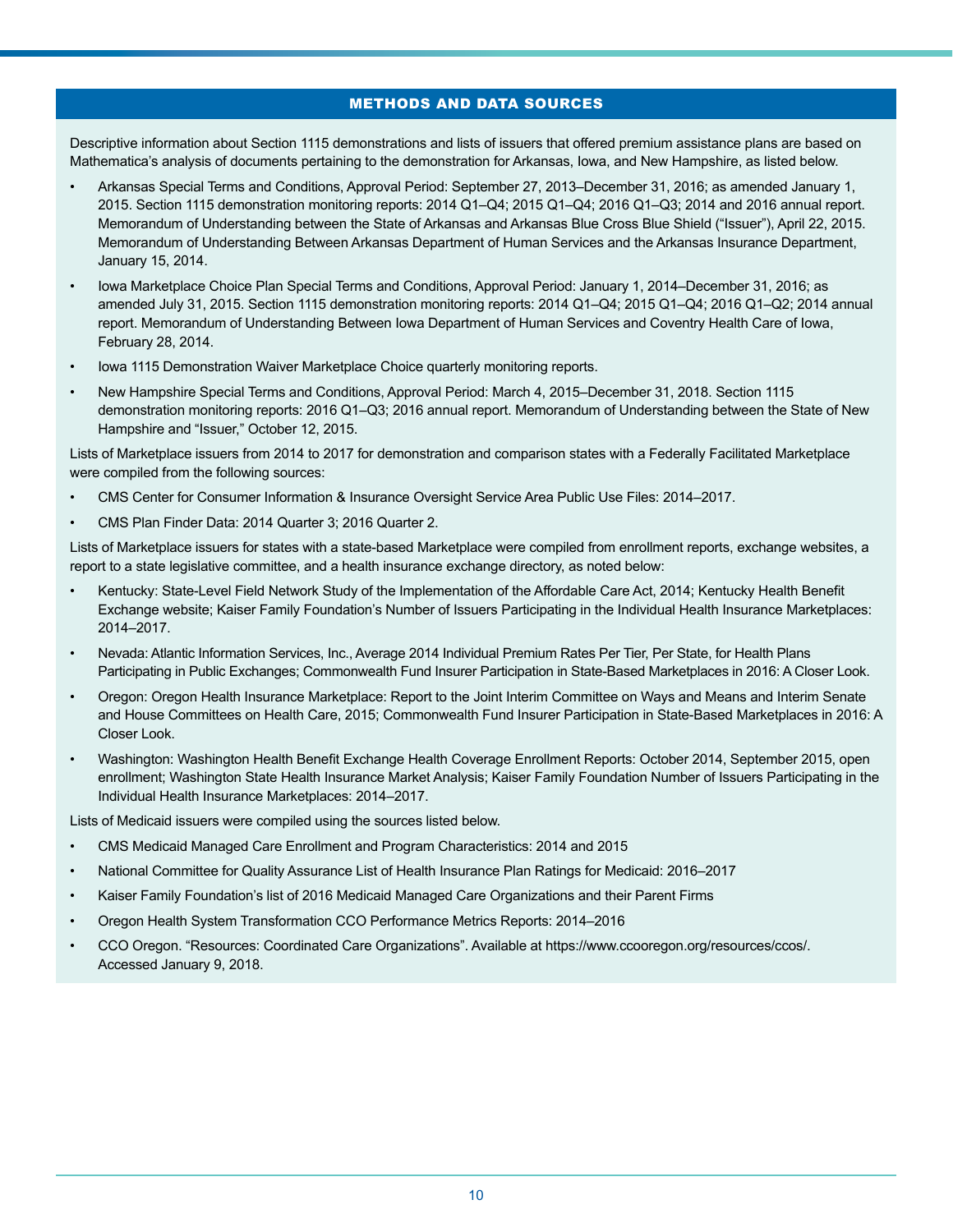# **References**

Arkansas Center for Health Improvement. "Arkansas Health Care Independence Program ('Private Option') Section 1115 Demonstration Waiver Interim Report." Little Rock, AR: Arkansas Center for Health Improvement, June 2016.

Bailit Health Purchasing, LLC. "Value-based Purchasing for Managed Care Procurements: A Toolkit for State Medicaid Agencies." October 18, 2017. Available at [http://www.](http://www.statenetwork.org/wp-content/uploads/2017/10/SHVS_Medicaid-Toolkit_Final.pdf)shvs.org/ wp-content/uploads/2018/01/SHVS\_Medicaid-Toolkit\_Final.pdf. [Accessed on Jan](http://www.statenetwork.org/wp-content/uploads/2017/10/SHVS_Medicaid-Toolkit_Final.pdf)uary 9, 2018.

Bradley, Katharine, and Karina Wagnerman. "Premium Assistance Demonstrations: The Challenges of Interagency and Public/Private Coordination." Report submitted to the U.S. Department of Health and Human Services, Centers for Medicare & Medicaid Services. Ann Arbor, MI: Mathematica Policy Research, June 2017.

Bradley, Katharine, and Maggie Colby. "Wraparound Benefits in Premium Assistance Demonstrations." Report submitted to the U.S. Department of Health and Human Services, Centers for Medicare & Medicaid Services. Ann Arbor, MI: Mathematica Policy Research, September 2017.

Centers for Medicare & Medicaid Services. "FINAL 2016 Letter to Issuers in the Federally Facilitated Marketplaces." February 20, 2015. Available at [https://www.cms.gov/CCIIO/Resources/](https://www.cms.gov/CCIIO/Resources/Regulations-and-Guidance/Downloads/2016-Letter-to-Issuers-2-20-2015-R.pdf) [Regulations-and-Guidance/Downloads/2016-Letter-to-Issuers-2-](https://www.cms.gov/CCIIO/Resources/Regulations-and-Guidance/Downloads/2016-Letter-to-Issuers-2-20-2015-R.pdf) [20-2015-R.pdf.](https://www.cms.gov/CCIIO/Resources/Regulations-and-Guidance/Downloads/2016-Letter-to-Issuers-2-20-2015-R.pdf) Accessed August 8, 2017.

Iowa Department of Human Services. "Medicaid Modernization." Web site. Available at [https://dhs.iowa.gov/ime/about/initiatives/](https://dhs.iowa.gov/ime/about/initiatives/MedicaidModernization) [MedicaidModernization](https://dhs.iowa.gov/ime/about/initiatives/MedicaidModernization). Accessed August 4, 2017.

Irvin, Carol V., Debra Lipson, Carey Appold, Maggie Colby, Katharine Bradley, Jessica Heeringa, Jenna Libersky, Vivian Byrd, and Julia Baller. "Medicaid 1115 Demonstration Evaluation Design Plan." Final report to the Centers for Medicare & Medicaid Services. Cambridge, MA: Mathematica Policy Research, May 2015.

Kaiser Family Foundation. "Marketplace Enrollment as a Share of the Potential Marketplace Population." March 31, 2016. Available at [https://www.kff.org/health-reform/state](https://www.kff.org/health-reform/state-indicator/marketplace-enrollment-as-a-share-of-the-potential-marketplace-population-2015/)[indicator/marketplace-enrollment-as-a-share-of-the-potential](https://www.kff.org/health-reform/state-indicator/marketplace-enrollment-as-a-share-of-the-potential-marketplace-population-2015/)[marketplace-population-2015/](https://www.kff.org/health-reform/state-indicator/marketplace-enrollment-as-a-share-of-the-potential-marketplace-population-2015/). Accessed July 13, 2017.

Kaiser Family Foundation. "Insurer Participation on ACA Marketplaces, 2014-2018." November 10, 2017. Available at [https://www.kff.org/health-reform/issue-brief/insurer-participation](https://www.kff.org/health-reform/issue-brief/insurer-participation-on-aca-marketplaces/)[on-aca-marketplaces/.](https://www.kff.org/health-reform/issue-brief/insurer-participation-on-aca-marketplaces/) Accessed December 27, 2017.

Kaiser Family Foundation. n.d. "Market Share and Enrollment of Largest Three Insurers- Individual Market: 2014." Available at https://www.kff.org/private-insurance/state-indicator/marketshare-and-enrollment-of-largest-three-insurers-individualmarket/. Accessed July 25, 2017.

Maylone, Bethany, and Benjamin D. Sommers. "Evidence from the Private Option: The Arkansas Experience." The Commonwealth Fund, February 2017. Available at [http://www.](http://www.commonwealthfund.org/publications/issue-briefs/2017/feb/private-option-arkansas-experience) [commonwealthfund.org/publications/issue-briefs/2017/feb/private](http://www.commonwealthfund.org/publications/issue-briefs/2017/feb/private-option-arkansas-experience)[option-arkansas-experience](http://www.commonwealthfund.org/publications/issue-briefs/2017/feb/private-option-arkansas-experience). Accessed December 26, 2017.

McQueen, M.P. "A Different Kind of Medicaid Expansion: Medicaid Managed-Care Insurers Prepare to Offer Plans on Insurance Exchanges, Testing Whether More Americans are Ready for Economy-Class Coverage." Modern Healthcare. July 27, 2013. Available at [http://www.modernhealthcare.com/](http://www.modernhealthcare.com/article/20130727/magazine/307279991) [article/20130727/magazine/307279991.](http://www.modernhealthcare.com/article/20130727/magazine/307279991) Retrieved May 12, 2017.

New Hampshire Department of Health and Human Services Medicaid Services. October 20, 2016a. "1115 Waiver: Premium Assistance Program Quarterly Report DY1, Q1: January 1, 2016–March 31, 2016." Available at https://www.medicaid.gov/ Medicaid-CHIP-Program-Information/By-Topics/Waivers/1115/ downloads/nh/health-protection-program/nh-health-protectionprogram-premium-assistance-qtrly-rpt-jan-mar-2016.pdf. Accessed November 15, 2016.

New Hampshire Department of Health and Human Services Medicaid Services. October 20, 2016b. "1115 Waiver: Premium Assistance Program Quarterly Report DY1, Q2: April 1, 2016–June 30, 2016." Available at [https://www.medicaid.gov/](https://www.medicaid.gov/Medicaid-CHIP-Program-Information/By-Topics/Waivers/1115/downloads/nh/health-protection-program/nh-health-protection-program-premium-assistance-qtrly-rpt-apr-jun-2016.pdf) [Medicaid-CHIP-Program-Information/By-Topics/Waivers/1115/](https://www.medicaid.gov/Medicaid-CHIP-Program-Information/By-Topics/Waivers/1115/downloads/nh/health-protection-program/nh-health-protection-program-premium-assistance-qtrly-rpt-apr-jun-2016.pdf) [downloads/nh/health-protection-program/nh-health-protection](https://www.medicaid.gov/Medicaid-CHIP-Program-Information/By-Topics/Waivers/1115/downloads/nh/health-protection-program/nh-health-protection-program-premium-assistance-qtrly-rpt-apr-jun-2016.pdf)[program-premium-assistance-qtrly-rpt-apr-jun-2016.pdf](https://www.medicaid.gov/Medicaid-CHIP-Program-Information/By-Topics/Waivers/1115/downloads/nh/health-protection-program/nh-health-protection-program-premium-assistance-qtrly-rpt-apr-jun-2016.pdf). Accessed November 15, 2016.

New Hampshire Department of Health and Human Services Medicaid Services. February 23, 2017. "1115 Waiver: Premium Assistance Program Quarterly Report DY1, Q3: July 1, 2016– September 30, 2016." Available at [https://www.medicaid.gov/](https://www.medicaid.gov/Medicaid-CHIP-Program-Information/By-Topics/Waivers/1115/downloads/nh/health-protection-program/nh-health-protection-program-premium-assistance-qtrly-rpt-jul-sep-2016.pdf) [Medicaid-CHIP-Program-Information/By-Topics/Waivers/1115/](https://www.medicaid.gov/Medicaid-CHIP-Program-Information/By-Topics/Waivers/1115/downloads/nh/health-protection-program/nh-health-protection-program-premium-assistance-qtrly-rpt-jul-sep-2016.pdf) [downloads/nh/health-protection-program/nh-health-protection](https://www.medicaid.gov/Medicaid-CHIP-Program-Information/By-Topics/Waivers/1115/downloads/nh/health-protection-program/nh-health-protection-program-premium-assistance-qtrly-rpt-jul-sep-2016.pdf)[program-premium-assistance-qtrly-rpt-jul-sep-2016.pdf](https://www.medicaid.gov/Medicaid-CHIP-Program-Information/By-Topics/Waivers/1115/downloads/nh/health-protection-program/nh-health-protection-program-premium-assistance-qtrly-rpt-jul-sep-2016.pdf). Accessed April 12, 2017.

Rosenbaum, Sara, and Benjamin D. Sommers. "Using Medicaid to Buy Private Health Insurance—The Great New Experiment?" New England Journal of Medicine, vol. 369, no. 1, 2013, pp. 7–9.

Sommers, Benjamin, Rebecca Gourevitch, Bethany Maylone, Robert J. Blendon, and Arnold M. Epstein. "Insurance Churning Rates for Low-Income Adults Under Health Reform: Lower Than Expected But Still Harmful for Many." Health Affairs, vol. 35, no. 10, 2016, pp. 1816–1824.